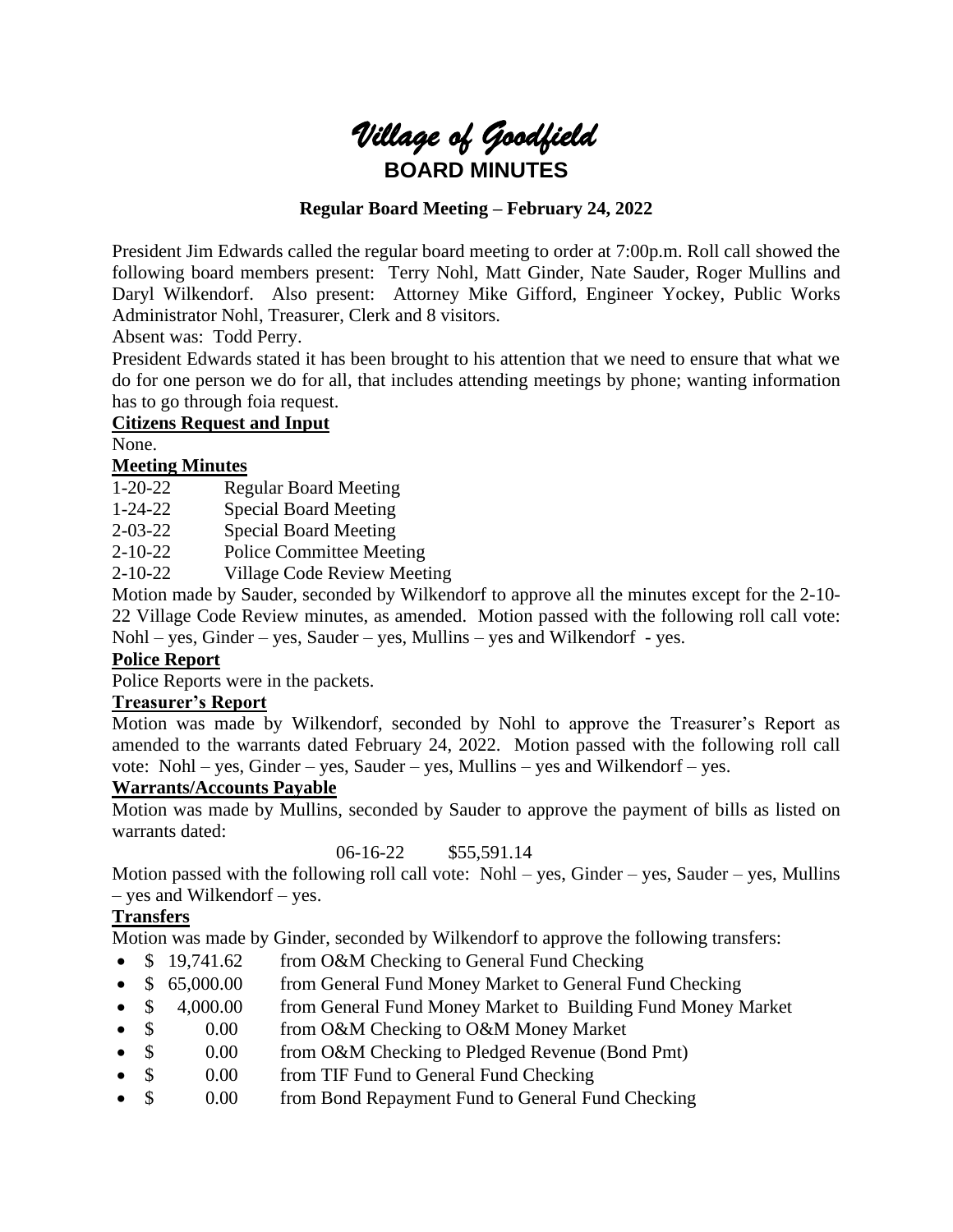• \$107,529.22 from General Fund Checking to O&M Money Market (Payment from Timberline Trailer Park closing)

Motion passed with the following roll call vote: Nohl – yes, Ginder yes, Sauder – yes, Mullins – yes and Wilkendorf – yes.

# **Payment of outstanding invoices upon request of Village Engineer**

Engineer Yockey brought pay request #1 from Hoerr Construction 55.638.45 Rte. 117 Water main project. It was approved in the warrants.

# **PUBLIC WORKS ADMINISTRATOR/VILLAGE ENGINEER REPORT**

PWA informed the Board they got a violation letter for the sewer plant. The violation was for total suspended solids concentration levels for August, September, and October. Also a couple of fiscal report were not sent in. Previously reminders were sent out to do fiscal reports and now it is on line. Concentrations are within range now and will be monitored. Reminders have been set by Josh and Mike Carr for the fiscal reports and a response to violation will be sent to IEPA.

Engineer Yockey said last month the Board was informed that we met with EDC and EDC indicated funds were available in Woodford County. Engineer Yockey was directed to contact EDC with regard to funding for replacing the 4" transite water mains in town. Those funds are no longer available, they have been directed to ADA compliance. Trustee Wilkendorf said we also talked about using those funds for trunk sewer mains.

# **WATER TREATMENT PLANT/DISTRIBUTION SYSTEM**

None..

# **SEWER TREATMENT PLANT/COLLECTION SYSTEM** None.

#### **SANITARY SEWER COLLECTION SYSTEM ISSUES** None.

**ATTORNEY REPORT**

None.

# **VILLAGE PRESIDENT'S REPORT**

No report.

# **OLD BUSINESS**

## **Ingress/Egress Easement for Sanitary Sewer Trunk Main**

PWA spoke with Andrew Hoerr and he will be available to meet regarding the proposal the water and sewer committee presented him. Water & Sewer Committee meeting will be set for March  $7<sup>th</sup>$  with time to be determined.

## **Raymond & Cleveland Street Right of Way**

Nothing discussed.

# **Sewer Main Easement – Dr. Merheb & Barn III**

Nothing discussed.

## **Salt/Cinder Storage Building**

Building has not shipped yet.

## **Police Role in Ordinance Violation**

Police Committee Chairman said the recommendation from the committee would be to hold off on this until new Police Chief is in office.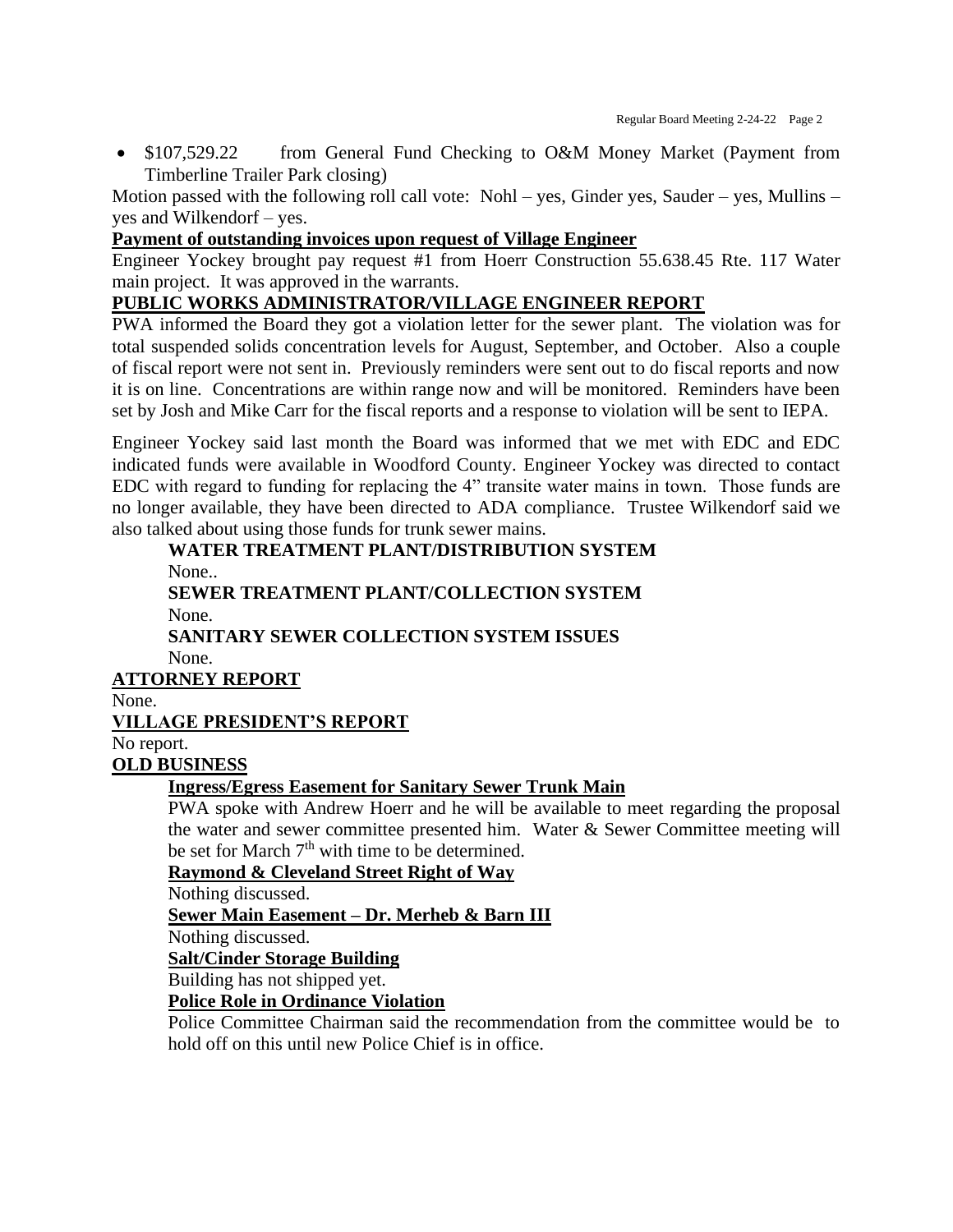#### **Rte 117 Water Main Extension**

Pay request #1 has been approved. They were waiting for good weather to make the connections, which will require a shut down. Residents have been notified that this will happen.

## **Consideration of Right of Way and Dedicated Easement Plat of Martin Drive**

PWA Nohl is still working on this with Engineer Brad Shafer. Brad will draft ROW documents and then the Village will need to contact land owners.

#### **NEW BUSINESS**

#### **Sale of Timberline Trailer Park**

Treasure gave Board print out of the amount paid. The sale is complete.

#### **Discussion of a proposal for Legacy Apartments**

Laura Tobben with Farnsworth Group made a presentation for Legacy Apartments.

Looking at Legacy Apartments site plan, located corner of Commercial St and Rte 150, 2.17 acres, does have san sewer easement running through it and water & sewer at the site. 2 buildings – 18 unit dwellings each, 2 bedroom and 3 stories. Code requires 5,000 square feet of land per unit currently, which this does not fit in the code. Some open space around the building. Parking is 2 spaces per unit. On N corner of the building will be dome type of retail, maybe a coffee shop. There will be two accesses to Commercial street but no access on Rte. 150.

Brian Schieler talked about the apartment building. His objective is to introduce to the Board the project as it relates to the building. Legacy Apartment project is a 3 story, 18 unit apartment building consisting of 2 bedrooms and 2 bathrooms in each unit. Each unit has an exterior deck. The building has one retail space on the  $1<sup>st</sup>$  floor and an owner's storage/mechanical room on the 2<sup>nd</sup> floor. The entire building consists of 23, 005 square feet of living space, common area and retail space. It is an Attractive building with articulation in and out up and down, different colors, stonework on the front. Canopy and store front windows on retail area to make it look professional.

#### **Interior Finishes:**

Shaker style painted cabinets with crown molding, contemporary steel pull cabinet hardware, large kitchen island, quartz kitchen countertops with ceramic backsplash, Kohler kitchen farmhouse apron sink, Moen faucets and Trivian ceiling fans, luxury vinyl plank flooring throughout, Winslow style – 3 panel interior doors, craftsman style door and window trim and master bedroom suite.

#### **Exterior Finishes:**

Pella windows & patio doors, Versetta Stone siding, James Hardie cementous lap in combination with board and batt siding, aluminum store front exterior entry doors, exterior decks with composite decking and aluminum railing and 9 feet tall ceilings.

#### **Mechanical:**

Rheem Electric furnace  $\& AC$ , GE appliances, side by side washer and dryer, 200-amp electrical panels, copper romex 12-2 wire with ground, ground fault & arch fault protection and fire sprinkler..

**Plans:** Floor plans are all the same. Nice wide 6' hallway going down the middle, nice wide stairway. Architect – stamped drawing by an architect , structure drawing approved by State of Il by their plan approval dept. Has already been inspected at factory so very little inspections. It will be on a crawl space.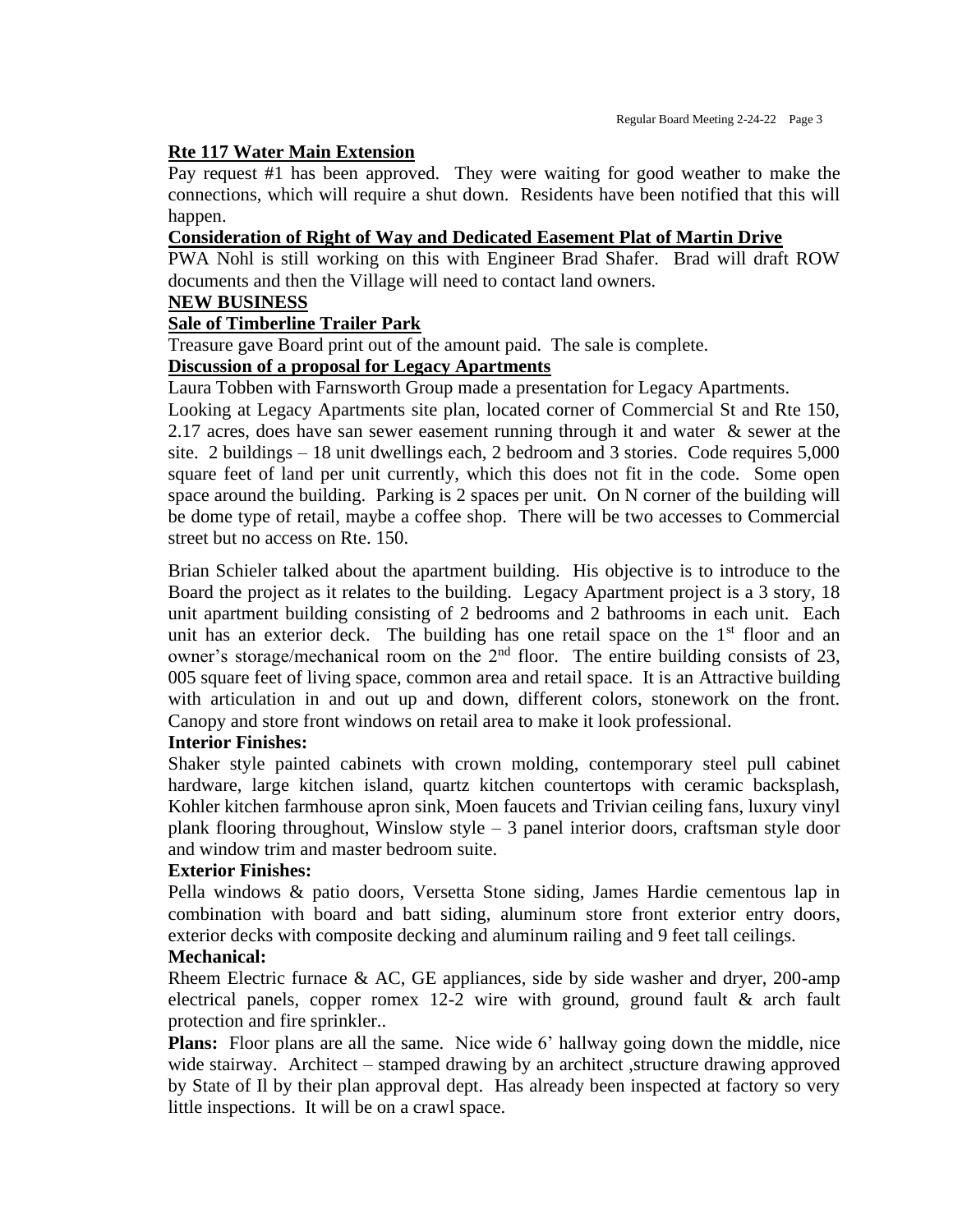President Edwards asked if Rivian has anything to do with this project. Mr. Zimmerman said they do have a good relationship with Rivian they are one of the reasons they are doing this because they are driving the market. They are bringing in a lot of good hard working people that need a nice place to stay. They plan to be have a manicured lawn, plan to build and maintain a state of the art facility.

Trustee Wilkendorf –name of development? Legacy Development.

Will you receive incentives from Rivian or the government or anyone else? No, just the bank. Experience in apartment rentals? Yes, approx. 75 in the Pekin, Peoria area. This will have a lot of different aspects - this is the first development. Maximum occupancy 4 people will be in the lease. Retail coffee shop will be open to the public? Yes. Does Legacy spoke with police, fire, etc. regarding this project. The police was at a meeting. Rental prices possible 1500-2000. Will water be one meter or 18 individual? Could be either way depending on what the village wants. Will structure be built better to code?

How will this be financial benefit to the Village? People to work and live here, tax to village, encourage growth to the village.

Will it be natural gas? No, all electric. Concerned about the  $3<sup>rd</sup>$  story. A lot apartments have fires. Brian Schieler said it has sprinkler system and an escape routes. Why apartments and not a hotel? Long term vision for the town, school district is one of the best, need for housing, this seems to be a better fit for Goodfield.

Will occupancy contract have a minimum time? Yes, one year.

Young people don't look to buy homes and have a mortgage but would rather rent.

A Deer Lakes resident said he and his wife spent 4 years looking for our home in Goodfield don't want to see this environment change.

## **Discussion on proposed revisions to Chapter 8, 10, 11 & 12 of Village Code**

In conjunction with the apartment project there has been discussion of how changes can be made in the Village Code to make this work. Density, 3 story and max height is the problem. That property is zoned business/commercial and that allows any of the three residential. If you have residential inside commercial you have to comply with the residential code. This project does not qualify for a variance, code says you cannot grant variance simply to increase the financial capabilities of a piece of ground. There is a provision in the code to modify or shape the use that goes into that piece of ground. Board of Appeals would hear the special use request and have a public hearing with public input, they would then make a recommendation to the Board and the Board would have final say.

Second issue PWA discovered previously the Planning Commission and ZBA were the same entity and they were separated but unfortunately the code was not completely changed to reflect this. There are major discrepancies in Chapter 6 & Chapter 8 which says referring it to the Planning Commission There is a state statute that any denial can be denied and it then goes to the Board of Appeals. If the Board is interested attorney drafted a resolution to clean up and fix the Village Code. You can put certain conditions on a special use like bonding, permit fees, etc.